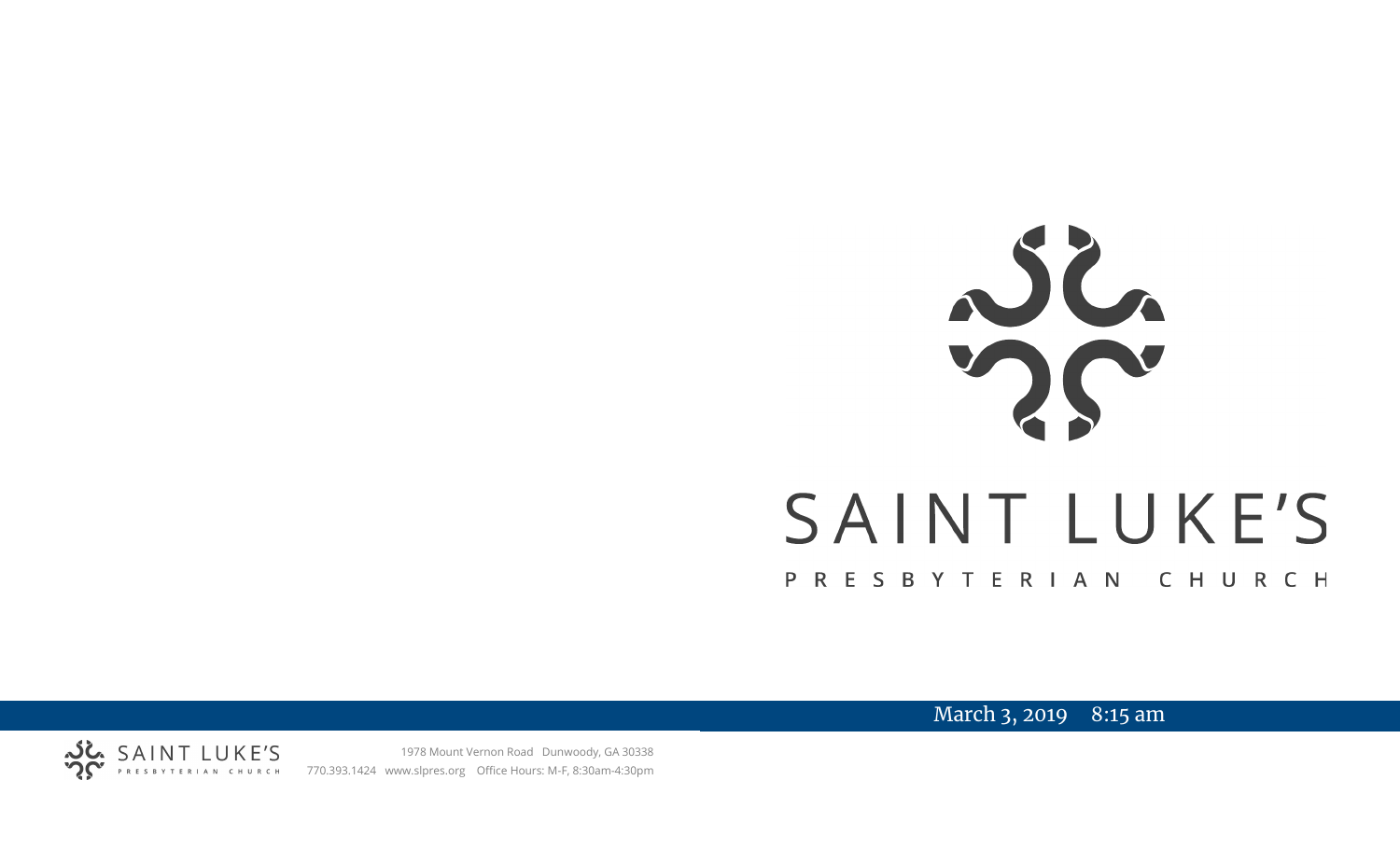

1978 Mount Vernon Road • Dunwoody, Georgia 30338 770.393.1424 • www.slpres.org

# **March 3, 2019**

Transfiguration of the Lord

#### **Liturgical Color:** White

*Liturgical colors can orient us to the season of the church year and help to engage the sense of sight in worship. White is used for special days or seasons in the redemptive work of Jesus Christ.*

## **SUNDAY SCHEDULE**

8:15am Chapel Communion Service 9:15am Sunday School 10:30am Sanctuary Worship Service *Nursery available at all services and Sunday School.* 

# MISSION

Responding to God's call and empowered by the Holy Spirit, we invite all to join us in knowing, serving, and sharing Jesus Christ here and around the world.

VISION To be a beacon of faith, hope, and love– every member an active disciple in Christ's ministry.

# **WELCOME, GUESTS!**

**DURING** the Welcome, please print the requested information on the Friendship Pad and pass the Friendship Pad down the pew.

**AFTER** the worship service, please join us outside the Chapel where our Pastors will be available to answer questions and provide you with a loaf of freshly-baked bread.

**FOR MORE** information about our programs, ministries or membership, please contact one of our Pastors at 770.393.1424, or visit our website: slpres.org.

# **THAT ALL MAY WORSHIP**

**ASSISTIVE** hearing devices, large print hymnals, large print bulletins and back cushions are available. Please contact an usher for further assistance.

**CHILDREN** are a precious part of our church family, and we welcome them in worship. Worship activity sheets and tactile activities are available on the table just outside the Chapel doors. For your convenience, there is a Family Restroom located in the administrative office's hallway, on the first floor, near the main lobby.

#### **CHURCH STAFF**

Senior Pastor . . . . . . . . . . . . . . . . . . . . . . . . Rev. Dr. David Lower Associate Pastor . . . . . . . . . . . . . . . . . . . . . . .. Rev. Shannon Dill Associate Pastor. . . . . . . . . . . . . . . . . . . . . . . . . . . .. Rev. Phil Brown Director of Music & Organist. . . . . . . . . . . . . . . . . . . Clair Maxwell Director of Children's Ministries. . . . . . . .Catherine Anne Thomas Director of Saint Luke's Little Saints Preschool. . . . . . Carol Perry Treasurer. . . . . . . . . . . . . . . . . . . . . . . . . . . . . . . . . . . . .Mark Rogers Program Coordinator for CE & Music Ministry. . . . . . Melissa King **Class of 2020:** Intern for Children & Youth Ministry. . . . . . . . . . . . . . . . .Erin Rugh Church Administrator. . . . . . . . . . . . . . . . . . . . . . . . . .Lindsay Moss Loerch *(Clerk of Session),* Florence Facility Manager . . . . . . . . . . . . . . . . . . . . . . . . . . Larry Scheinpflug Luranc, J J Singley, Kelly Sloan, Receptionist. . . . . . . . . . . . . . . . . . . . . . . . . . . . . . Matthew Dobson A/V Director. . . . . . . . . . . . . . . . . . . . . . . . . . . . . . . . . . . . .Roby Price **Class of 2021: \_\_\_\_\_\_\_\_\_\_\_\_\_\_\_\_\_\_\_\_\_\_\_\_\_\_\_\_\_\_\_\_\_\_\_\_\_\_\_** ELDERS

#### **SAINT LUKE'S PERIMETER COUNSELING CENTER**

**Georgia C. Griffin,** J.D., M.Div. Director, Perimeter Center Licensed Marriage & Family Therapist/Mediator 404.636.1457, ext.452 • www.cccgeorgia.org

#### **SERVING TODAY**

**Chapel Guild:** Dan Joyce

**Continental Breakfast:** VBS Directors: Kate Davis, Anna Ferretti, Stephanie McGoldrick and Cheryl Wellford

**Open/Close:** Miles Young

#### **LEADERSHIP**

**Class of 2019:**

Al Bridges, Beth Eisenmesser, Sonny Jester, Bob Pile, Bob Polensek, Terri Potter, Whitney Samuelson, Steven Vivian*,* Sydney Sloan *(Youth Elder)*

Carol Ciepluch, Leslie Hamlin, Kay Steve Thornton, Brad Troha

Bob Burroughs, Steve Cashwell *(Asst. Clerk of Session),* Tracy Coffie, Val DeFriece, Matt Fogarty, Nael McCarty, Todd Parker, Kristen Wescott

\_\_\_\_\_\_\_\_\_\_\_\_\_\_\_\_\_\_\_\_\_\_\_\_\_\_\_\_\_\_\_\_\_\_\_\_

#### DEACONS

#### **Class of 2019:**

Melissa Blakely, Alyson Cohen, Mark Douglass, A.J.Favero, Carol Hickey, Dorothy Kitchens (*Moderator*), Debbie Parkes, Carol Waller, Al Wang, Rosie Coffie *(Youth Deacon)* 

#### **Class of 2020:**

Thomas Brown, Karleen Buchholz, Jenny Cummiskey, Ron Davis, Kris Hull *(Vice Moderator),* Daryl Moore, Emily Ritzler, Vivian Smith, Suzanne Thatcher

#### **Class of 2021:**

Marylyn Brown, Kelda Hearn, Janis Jones, Alan Keel, Christy Keohane, Betsy King, Molly Naugher, Gena Spears, Steve Wassell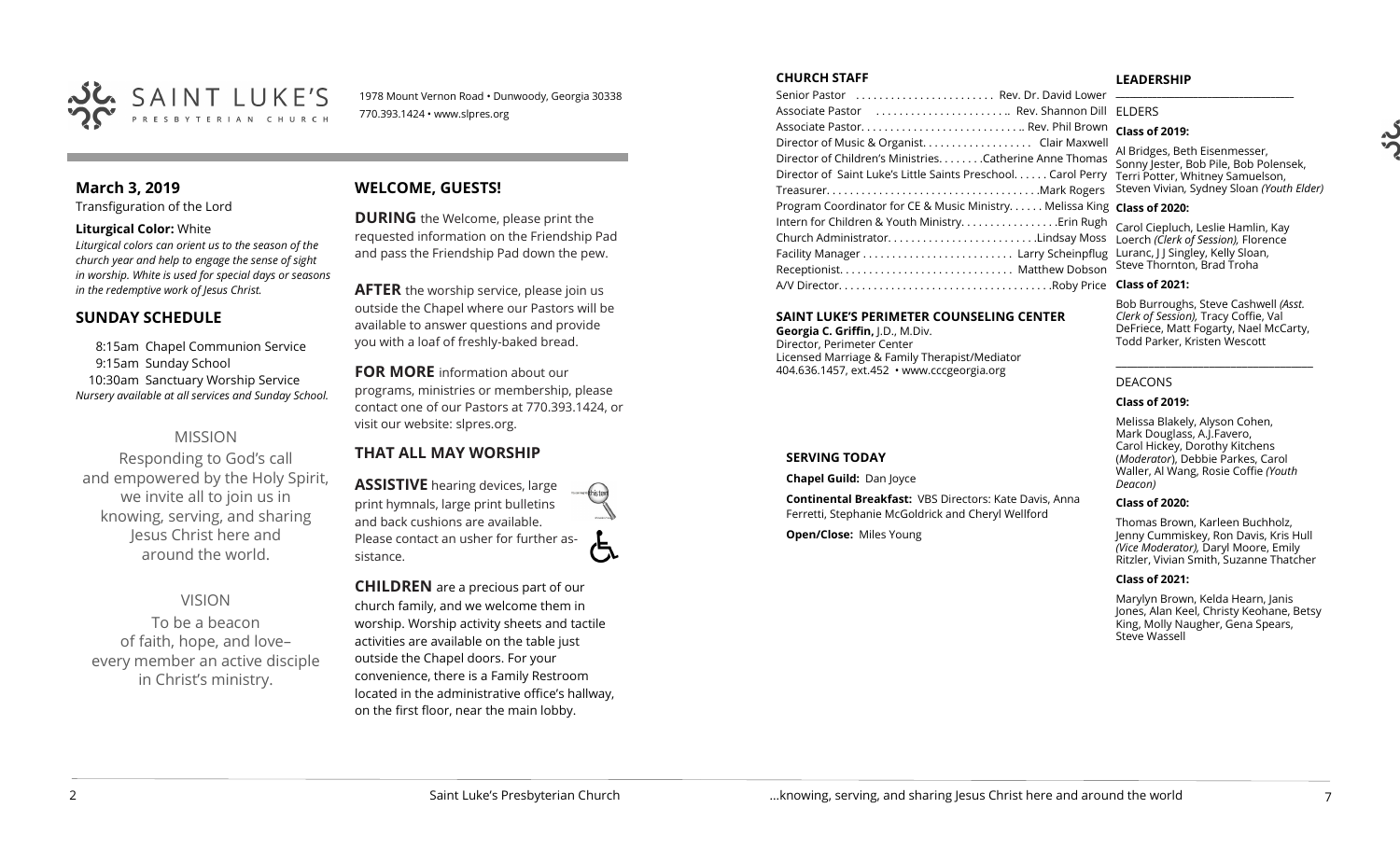

#### **TODAY! SACRAMENT SUNDAY—**

After Tell Us Our Story at the 10:30 am worship service, our PreK through 3<sup>rd</sup> grade children are invited to the chapel for Sacrament Sunday, which will focus on Baptism. Children will return to worship service for Communion.

#### **LEARN HOW TO BE A BUDDY—** In our

ongoing efforts to better care for those with special needs, we are now seeking youth and adults interested in becoming a Sunday morning buddy. No previous experience is required – only the desire to interact, relate, and communicate with others at Saint Luke's. Two one-hour training sessions have been scheduled: **March 3 and March 10, from 9:15**  There will be a congregational meeting on **to 10:15 am in the Session Room.** Both sessions will provide the same information and will be led by SLPC member Armann Fenger.

## **ASH WEDNESDAY DINNER & WORSHIP —**

Join us on March 6 for pancake dinner at 5:45 pm in the Great Hall, followed by Ash Wednesday worship service at 6:45 pm in the Chapel.

**ADULT SUNDAY LENT STUDY—** Join Rev.

Shannon Dill, Rev. David Lower, and the Adult Sunday School leaders for "Entering Passion of Jesus," each Sunday, March 10 - April 7, from 9:15-10:15 in the chapel, as we consider what it means to follow Jesus. (The House to House group will continue to meet in Room 203).

**2019 LENT DEVOTIONAL—** Please see Highlights and slpres.org for information on this year's Lent Devotional provided by Pittsburgh Theological Seminary.

#### **MEN'S BREAKFAST IS MARCH 9th AT 8AM** —

Our guest speaker will be Rev. Eric Powell of Dodd-Sterling UMC. This is our launch breakfast leading up to the habitat build on April 6 and will focus on building "bridges that actually work" for those in need. RSVP to bobschultz9@icloud.com.

**NEXT WEEK! YOUTH RECITAL —** Come hear a combined performance by several of Saint Luke's own young people as they showcase their many musical talents. Noon in the Chapel. Light refreshments will be provided.

#### **CONGREGATIONAL MEETING, MARCH 17 —**

March 17 immediately following the 10:30 am worship service. The purpose is to: 1) hear report of Officer Nominating Committee and elect new class of Elders and Deacons; 2) hear a report of the Financial Committee on 2018 results and 2019 budget; 3) approve Terms of Call for Pastors; and 4) and conduct any other business pertinent to the congregation.

## **SAINT LUKE'S COLLEGE SCHOLARSHIP —**

Thanks to a generous gift from an anonymous donor, \$2,500 will be awarded to a Saint Luke's high school senior who is enrolling in an accredited four-year U.S. college. For details and application, go to slpres.org. Application deadline is April 14, 2019.

**SUPPER CLUB, MARCH 23—**Join fellow singles and couples for a potluck-style dinner on March 23 at 7 pm. Sign up on the poster in the lobby to host or participate. RSVP by March 18.

# **In Preparation for Worship**

"Are you tired? Worn out? Burned out on religion? Come to me. Get away with me and you'll recover your life. I will show you how to take a real rest. Walk with me and work with me – watch how I do it. Learn the unforced rhythms of grace. I won't lay anything heavy or ill-fitting on you. Keep company with me and you'll learn to live freely and lightly." Matthew 11:28–30, *The Message*

**Prelude** Trumpet Tune *Georg Philipp Telemann* 

י

## **Welcome and Announcements**

# **Call to Worship\***

- Leader: The life with Christ is not easy sometimes.
- **People: But we know we do not go alone.**
- Leader**:** There is sacrifice in being a disciple
- **People: The life of a disciples is one of giving.**
- Leader: May we be fueled for our life with Christ this day.
- **People: Let us worship God.**

**Opening Hymn #193\*** Jesus, Take Us to the Mountain

# **Call to Confession\***

Leader: The Lord be with you. **People: And also with you.**  Leader: Let us pray.

# **Prayer of Confession\***

**Merciful God, You have called us to take up our cross and walk with You. You do not call us to safe places sometimes. You call us to places that take sacrifice and love to reach. Forgive us when we want to take the easy route, even when You are calling us in a different direction. Help us see that even when we don't understand what to do, or take the wrong action, You are there telling us to not be afraid. Teach us to be confident in Your grace, trusting of Your love, and true to Your claim on our lives. Hear now the personal confessions on our hearts…**

*(Silence is kept for personal reflection.)*

Leader: Lord, in your mercy. **People: Hear our prayer. Amen.**

# **Assurance of Forgiveness\***